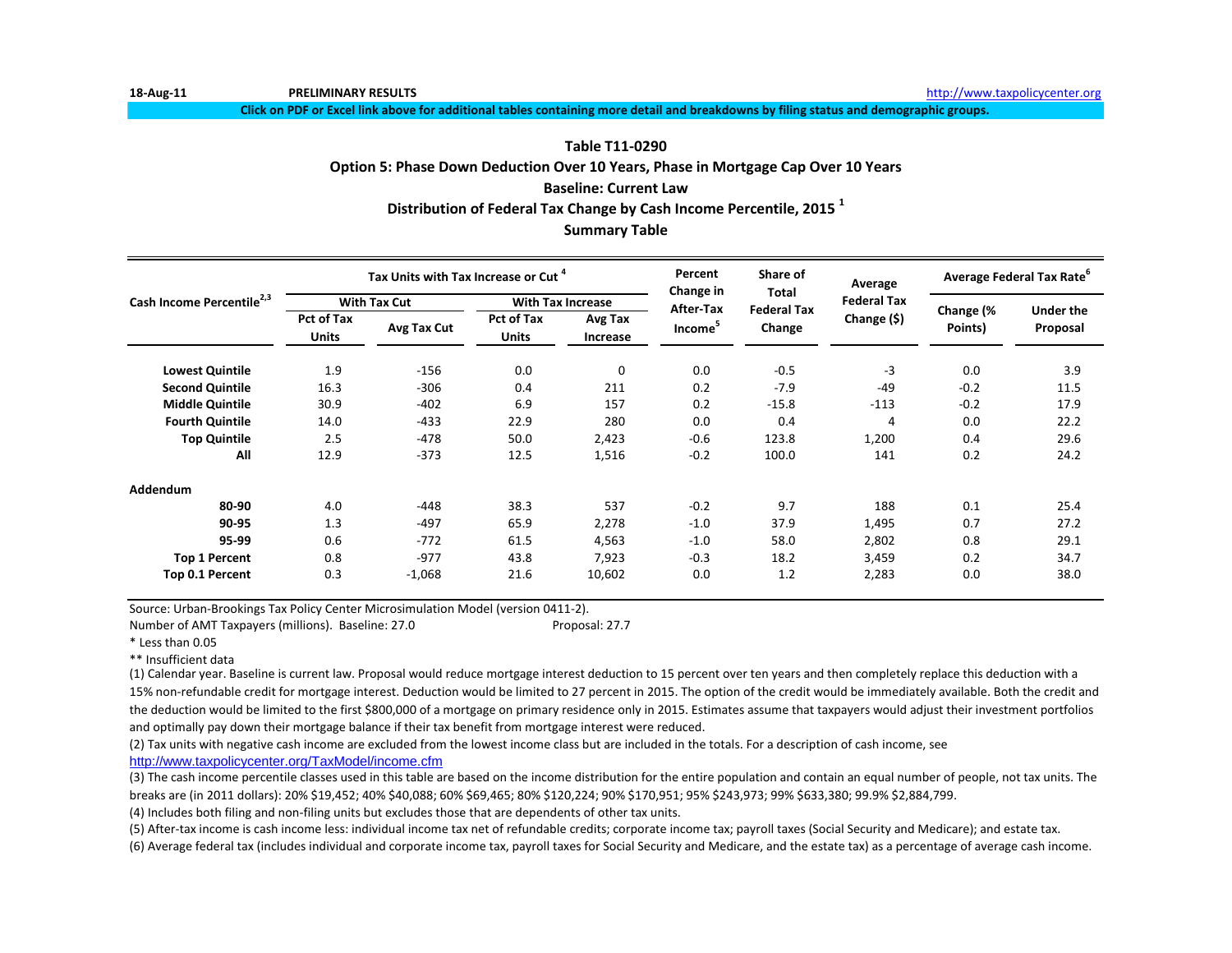Number of AMT Taxpayers (millions). Baseline: 27.0 Proposal: 27.7

\* Less than 0.05

(5) After-tax income is cash income less: individual income tax net of refundable credits; corporate income tax; payroll taxes (Social Security and Medicare); and estate tax. (6) Average federal tax (includes individual and corporate income tax, payroll taxes for Social Security and Medicare, and the estate tax) as a percentage of average cash income.

|                                       | Percent of Tax Units <sup>4</sup> |                             | <b>Percent Change in</b>      | <b>Share of Total</b>        | <b>Average Federal Tax Change</b> |         | <b>Share of Federal Taxes</b> |                              | Average Federal Tax Rate <sup>6</sup> |                              |
|---------------------------------------|-----------------------------------|-----------------------------|-------------------------------|------------------------------|-----------------------------------|---------|-------------------------------|------------------------------|---------------------------------------|------------------------------|
| Cash Income Percentile <sup>2,3</sup> | <b>With Tax Cut</b>               | <b>With Tax</b><br>Increase | After-Tax Income <sup>5</sup> | <b>Federal Tax</b><br>Change | <b>Dollars</b>                    | Percent | Change (% Points)             | <b>Under the</b><br>Proposal | Change (%<br>Points)                  | <b>Under the</b><br>Proposal |
| <b>Lowest Quintile</b>                | 1.9                               | 0.0                         | 0.0                           | $-0.5$                       | $-3$                              | $-0.7$  | 0.0                           | 0.6                          | 0.0                                   | 3.9                          |
| <b>Second Quintile</b>                | 16.3                              | 0.4                         | 0.2                           | $-7.9$                       | $-49$                             | $-1.4$  | $-0.1$                        | 4.1                          | $-0.2$                                | 11.5                         |
| <b>Middle Quintile</b>                | 30.9                              | 6.9                         | 0.2                           | $-15.8$                      | $-113$                            | $-1.1$  | $-0.2$                        | 10.2                         | $-0.2$                                | 17.9                         |
| <b>Fourth Quintile</b>                | 14.0                              | 22.9                        | 0.0                           | 0.4                          | 4                                 | 0.0     | $-0.1$                        | 18.2                         | 0.0                                   | 22.2                         |
| <b>Top Quintile</b>                   | 2.5                               | 50.0                        | $-0.6$                        | 123.8                        | 1,200                             | 1.4     | 0.4                           | 66.8                         | 0.4                                   | 29.6                         |
| All                                   | 12.9                              | 12.5                        | $-0.2$                        | 100.0                        | 141                               | 0.7     | 0.0                           | 100.0                        | 0.2                                   | 24.2                         |
| Addendum                              |                                   |                             |                               |                              |                                   |         |                               |                              |                                       |                              |
| 80-90                                 | 4.0                               | 38.3                        | $-0.2$                        | 9.7                          | 188                               | 0.5     | 0.0                           | 14.4                         | 0.1                                   | 25.4                         |
| 90-95                                 | 1.3                               | 65.9                        | $-1.0$                        | 37.9                         | 1,495                             | 2.7     | 0.2                           | 10.6                         | 0.7                                   | 27.2                         |
| 95-99                                 | 0.6                               | 61.5                        | $-1.0$                        | 58.0                         | 2,802                             | 2.6     | 0.3                           | 16.4                         | 0.8                                   | 29.1                         |
| <b>Top 1 Percent</b>                  | 0.8                               | 43.8                        | $-0.3$                        | 18.2                         | 3,459                             | 0.5     | $-0.1$                        | 25.4                         | 0.2                                   | 34.7                         |
| Top 0.1 Percent                       | 0.3                               | 21.6                        | 0.0                           | 1.2                          | 2,283                             | 0.1     | $-0.1$                        | 12.4                         | 0.0                                   | 38.0                         |

| Cash Income Percentile <sup>2,3</sup> | Tax Units <sup>4</sup>       |                            | <b>Pre-Tax Income</b>    |                            | <b>Federal Tax Burden</b> |                            | After-Tax Income  | Average                    |                                         |
|---------------------------------------|------------------------------|----------------------------|--------------------------|----------------------------|---------------------------|----------------------------|-------------------|----------------------------|-----------------------------------------|
|                                       | <b>Number</b><br>(thousands) | Percent of<br><b>Total</b> | <b>Average (dollars)</b> | <b>Percent of</b><br>Total | Average (dollars)         | Percent of<br><b>Total</b> | Average (dollars) | Percent of<br><b>Total</b> | <b>Federal Tax</b><br>Rate <sup>6</sup> |
| <b>Lowest Quintile</b>                | 43,801                       | 25.9                       | 11,368                   | 3.7                        | 451                       | 0.6                        | 10,917            | 4.6                        | 4.0                                     |
| <b>Second Quintile</b>                | 38,297                       | 22.7                       | 30,850                   | 8.7                        | 3,580                     | 4.2                        | 27,270            | 10.1                       | 11.6                                    |
| <b>Middle Quintile</b>                | 33,246                       | 19.7                       | 56,491                   | 13.8                       | 10,200                    | 10.4                       | 46,291            | 14.9                       | 18.1                                    |
| <b>Fourth Quintile</b>                | 27,764                       | 16.4                       | 97,100                   | 19.8                       | 21,571                    | 18.3                       | 75,529            | 20.3                       | 22.2                                    |
| <b>Top Quintile</b>                   | 24,598                       | 14.6                       | 301,089                  | 54.4                       | 88,046                    | 66.3                       | 213,043           | 50.6                       | 29.2                                    |
| All                                   | 168,946                      | 100.0                      | 80,584                   | 100.0                      | 19,325                    | 100.0                      | 61,258            | 100.0                      | 24.0                                    |
| <b>Addendum</b>                       |                              |                            |                          |                            |                           |                            |                   |                            |                                         |
| 80-90                                 | 12,369                       | 7.3                        | 150,582                  | 13.7                       | 37,990                    | 14.4                       | 112,592           | 13.5                       | 25.2                                    |
| 90-95                                 | 6,040                        | 3.6                        | 213,273                  | 9.5                        | 56,407                    | 10.4                       | 156,866           | 9.2                        | 26.5                                    |
| 95-99                                 | 4,936                        | 2.9                        | 375,241                  | 13.6                       | 106,392                   | 16.1                       | 268,850           | 12.8                       | 28.4                                    |
| <b>Top 1 Percent</b>                  | 1,253                        | 0.7                        | 1,918,232                | 17.7                       | 662,489                   | 25.4                       | 1,255,743         | 15.2                       | 34.5                                    |
| Top 0.1 Percent                       | 129                          | 0.1                        | 8,360,965                | 7.9                        | 3,172,325                 | 12.5                       | 5,188,640         | 6.5                        | 37.9                                    |

(1) Calendar year. Baseline is current law. Proposal would reduce mortgage interest deduction to 15 percent over ten years and then completely replace this deduction with a 15% non-refundable credit for mortgage interest. Deduction would be limited to 27 percent in 2015. The option of the credit would be immediately available. Both the credit and the deduction would be limited to the first \$800,000 of a mortgage on primary residence only in 2015. Estimates assume that taxpayers would adjust their investment portfolios and optimally pay down their mortgage balance if their tax benefit from mortgage interest were reduced.

## **Option 5: Phase Down Deduction Over 10 Years, Phase in Mortgage Cap Over 10 Years Detail Table Table T11-0290 Baseline: Current Law Distribution of Federal Tax Change by Cash Income Percentile, 2015 <sup>1</sup>**

(2) Tax units with negative cash income are excluded from the lowest income class but are included in the totals. For a description of cash income, see [http://www.taxpolicycente](http://www.taxpolicycenter.org/TaxModel/income.cfm)r.org/TaxModel/income.cfm

(3) The cash income percentile classes used in this table are based on the income distribution for the entire population and contain an equal number of people, not tax units. The breaks are (in 2011 dollars): 20% \$19,452; 40% \$40,088; 60% \$69,465; 80% \$120,224; 90% \$170,951; 95% \$243,973; 99% \$633,380; 99.9% \$2,884,799.

(4) Includes both filing and non-filing units but excludes those that are dependents of other tax units.

## **Baseline Distribution of Income and Federal Taxes**

**by Cash Income Percentile, 2015 <sup>1</sup>**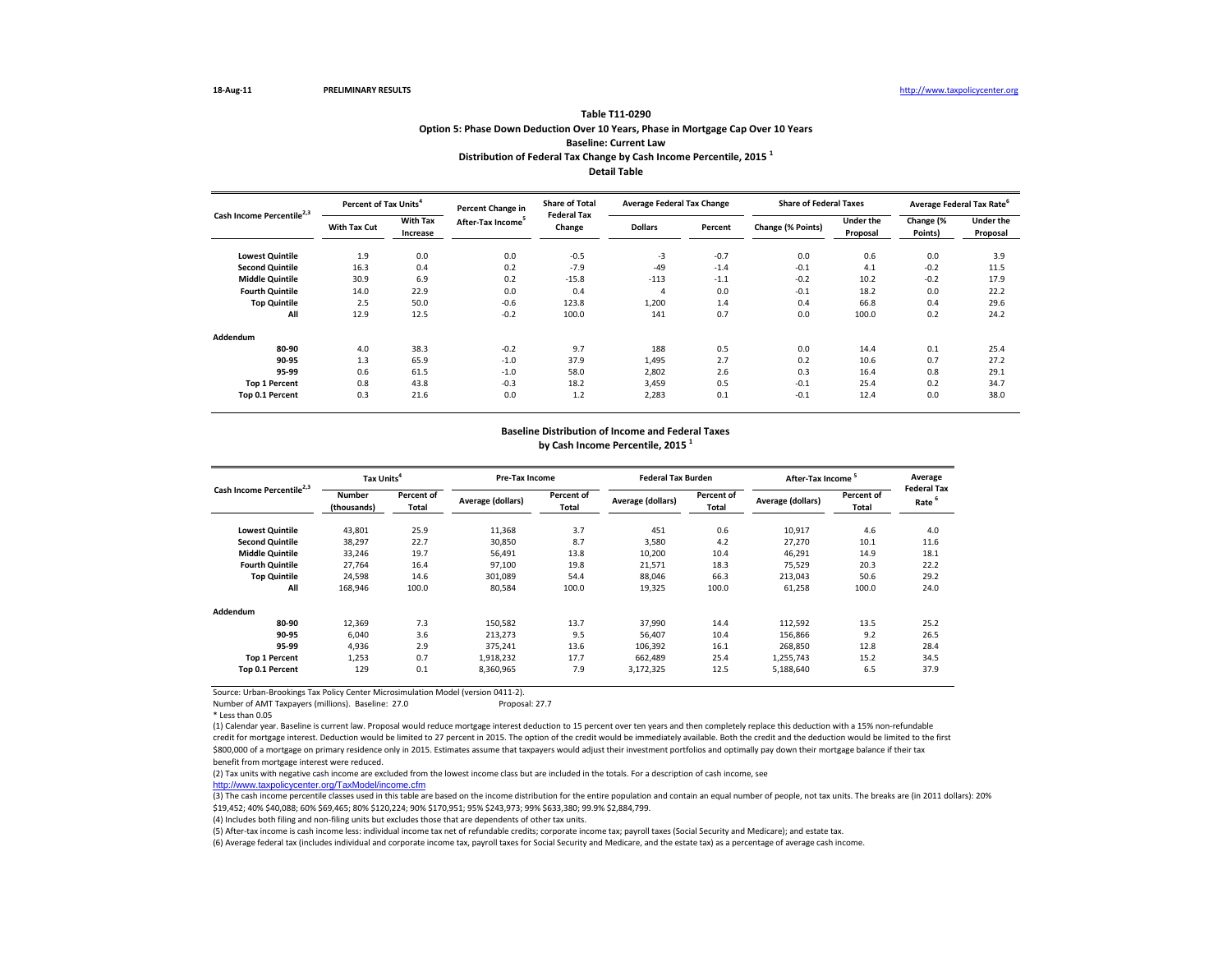Number of AMT Taxpayers (millions). Baseline: 27.0 Proposal: 27.7

\* Less than 0.05

(3) The cash income percentile classes used in this table are based on the income distribution for the entire population and contain an equal number of people, not tax units. The incomes used are adjusted for family size by dividing by the square root of the number of people in the tax unit. The resulting percentile breaks are (in 2011 dollars): 20% \$13,764; 40% \$26,717; 60% \$44,414; 80% \$72,834; 90% \$104,772; 95% \$148,814; 99% \$386,554; 99.9% \$1,774,285.

(5) After-tax income is cash income less: individual income tax net of refundable credits; corporate income tax; payroll taxes (Social Security and Medicare); and estate tax. (6) Average federal tax (includes individual and corporate income tax, payroll taxes for Social Security and Medicare, and the estate tax) as a percentage of average cash income.

|                                       | Percent of Tax Units <sup>4</sup> |                             | <b>Percent Change in</b>      | <b>Share of Total</b>        | <b>Average Federal Tax Change</b> |         | <b>Share of Federal Taxes</b> |                              |                      | Average Federal Tax Rate <sup>6</sup> |
|---------------------------------------|-----------------------------------|-----------------------------|-------------------------------|------------------------------|-----------------------------------|---------|-------------------------------|------------------------------|----------------------|---------------------------------------|
| Cash Income Percentile <sup>2,3</sup> | <b>With Tax Cut</b>               | <b>With Tax</b><br>Increase | After-Tax Income <sup>5</sup> | <b>Federal Tax</b><br>Change | <b>Dollars</b>                    | Percent | Change (% Points)             | <b>Under the</b><br>Proposal | Change (%<br>Points) | <b>Under the</b><br>Proposal          |
| <b>Lowest Quintile</b>                | 1.0                               | 0.0                         | 0.0                           | $-0.2$                       | $-1$                              | $-0.6$  | 0.0                           | 0.2                          | 0.0                  | 1.6                                   |
| <b>Second Quintile</b>                | 13.7                              | 0.3                         | 0.2                           | $-7.2$                       | $-49$                             | $-1.7$  | $-0.1$                        | 3.0                          | $-0.2$               | 10.2                                  |
| <b>Middle Quintile</b>                | 26.9                              | 3.1                         | 0.2                           | $-13.1$                      | $-93$                             | $-1.1$  | $-0.2$                        | 8.3                          | $-0.2$               | 16.3                                  |
| <b>Fourth Quintile</b>                | 19.5                              | 15.4                        | 0.0                           | $-3.2$                       | $-25$                             | $-0.1$  | $-0.2$                        | 17.3                         | 0.0                  | 21.6                                  |
| <b>Top Quintile</b>                   | 5.0                               | 48.3                        | $-0.5$                        | 123.7                        | 939                               | 1.3     | 0.4                           | 71.1                         | 0.4                  | 29.2                                  |
| All                                   | 12.9                              | 12.5                        | $-0.2$                        | 100.0                        | 141                               | 0.7     | 0.0                           | 100.0                        | 0.2                  | 24.2                                  |
| Addendum                              |                                   |                             |                               |                              |                                   |         |                               |                              |                      |                                       |
| 80-90                                 | 8.2                               | 42.4                        | $-0.3$                        | 16.8                         | 254                               | 0.8     | 0.0                           | 15.4                         | 0.2                  | 25.0                                  |
| 90-95                                 | 2.7                               | 55.2                        | $-0.7$                        | 32.7                         | 983                               | 2.1     | 0.2                           | 11.8                         | 0.5                  | 26.8                                  |
| 95-99                                 | 1.0                               | 55.9                        | $-0.9$                        | 55.8                         | 2,129                             | 2.4     | 0.3                           | 17.5                         | 0.7                  | 28.7                                  |
| <b>Top 1 Percent</b>                  | 0.8                               | 41.1                        | $-0.3$                        | 18.5                         | 2,912                             | 0.5     | $-0.1$                        | 26.4                         | 0.2                  | 34.5                                  |
| Top 0.1 Percent                       | 0.3                               | 20.6                        | 0.0                           | 1.3                          | 2,057                             | 0.1     | $-0.1$                        | 13.0                         | 0.0                  | 38.0                                  |

|                                       | Tax Units <sup>4</sup>       |                                   | <b>Pre-Tax Income</b>    |                            | <b>Federal Tax Burden</b> |                            | After-Tax Income <sup>5</sup> |                            | Average                                 |
|---------------------------------------|------------------------------|-----------------------------------|--------------------------|----------------------------|---------------------------|----------------------------|-------------------------------|----------------------------|-----------------------------------------|
| Cash Income Percentile <sup>2,3</sup> | <b>Number</b><br>(thousands) | <b>Percent of</b><br><b>Total</b> | <b>Average (dollars)</b> | Percent of<br><b>Total</b> | Average (dollars)         | Percent of<br><b>Total</b> | Average (dollars)             | <b>Percent of</b><br>Total | <b>Federal Tax</b><br>Rate <sup>6</sup> |
| <b>Lowest Quintile</b>                | 36,457                       | 21.6                              | 10,602                   | 2.8                        | 175                       | 0.2                        | 10,427                        | 3.7                        | 1.7                                     |
| <b>Second Quintile</b>                | 35,217                       | 20.9                              | 27,635                   | 7.2                        | 2,857                     | 3.1                        | 24,777                        | 8.4                        | 10.3                                    |
| <b>Middle Quintile</b>                | 33,605                       | 19.9                              | 49,901                   | 12.3                       | 8,210                     | 8.5                        | 41,691                        | 13.5                       | 16.5                                    |
| <b>Fourth Quintile</b>                | 31,021                       | 18.4                              | 84,761                   | 19.3                       | 18,362                    | 17.5                       | 66,399                        | 19.9                       | 21.7                                    |
| <b>Top Quintile</b>                   | 31,406                       | 18.6                              | 254,525                  | 58.7                       | 73,494                    | 70.7                       | 181,032                       | 54.9                       | 28.9                                    |
| All                                   | 168,946                      | 100.0                             | 80,584                   | 100.0                      | 19,325                    | 100.0                      | 61,258                        | 100.0                      | 24.0                                    |
| Addendum                              |                              |                                   |                          |                            |                           |                            |                               |                            |                                         |
| 80-90                                 | 15,725                       | 9.3                               | 128,613                  | 14.9                       | 31,882                    | 15.4                       | 96,731                        | 14.7                       | 24.8                                    |
| 90-95                                 | 7,925                        | 4.7                               | 182,258                  | 10.6                       | 47,894                    | 11.6                       | 134,363                       | 10.3                       | 26.3                                    |
| 95-99                                 | 6,244                        | 3.7                               | 320,925                  | 14.7                       | 89,994                    | 17.2                       | 230,931                       | 13.9                       | 28.0                                    |
| <b>Top 1 Percent</b>                  | 1,512                        | 0.9                               | 1,668,229                | 18.5                       | 572,160                   | 26.5                       | 1,096,069                     | 16.0                       | 34.3                                    |
| Top 0.1 Percent                       | 151                          | 0.1                               | 7,425,020                | 8.3                        | 2,816,378                 | 13.1                       | 4,608,642                     | 6.7                        | 37.9                                    |

(1) Calendar year. Baseline is current law. Proposal would reduce mortgage interest deduction to 15 percent over ten years and then completely replace this deduction with a 15% non-refundable credit for mortgage interest. Deduction would be limited to 27 percent in 2015. The option of the credit would be immediately available. Both the credit and the deduction would be limited to the first \$800,000 of a mortgage on primary residence only in 2015. Estimates assume that taxpayers would adjust their investment portfolios and optimally pay down their mortgage balance if their tax benefit from mortgage interest were reduced.

(2) Tax units with negative cash income are excluded from the lowest income class but are included in the totals. For a description of cash income, see [http://www.taxpolicycente](http://www.taxpolicycenter.org/TaxModel/income.cfm)r.org/TaxModel/income.cfm

## **Option 5: Phase Down Deduction Over 10 Years, Phase in Mortgage Cap Over 10 Years Table T11-0290 Baseline: Current Law**

(4) Includes both filing and non-filing units but excludes those that are dependents of other tax units.

## **Baseline Distribution of Income and Federal Taxes**

**by Cash Income Percentile Adjusted for Family Size, 2015 <sup>1</sup>**

## **Distribution of Federal Tax Change by Cash Income Percentile Adjusted for Family Size, 2015 <sup>1</sup> Detail Table**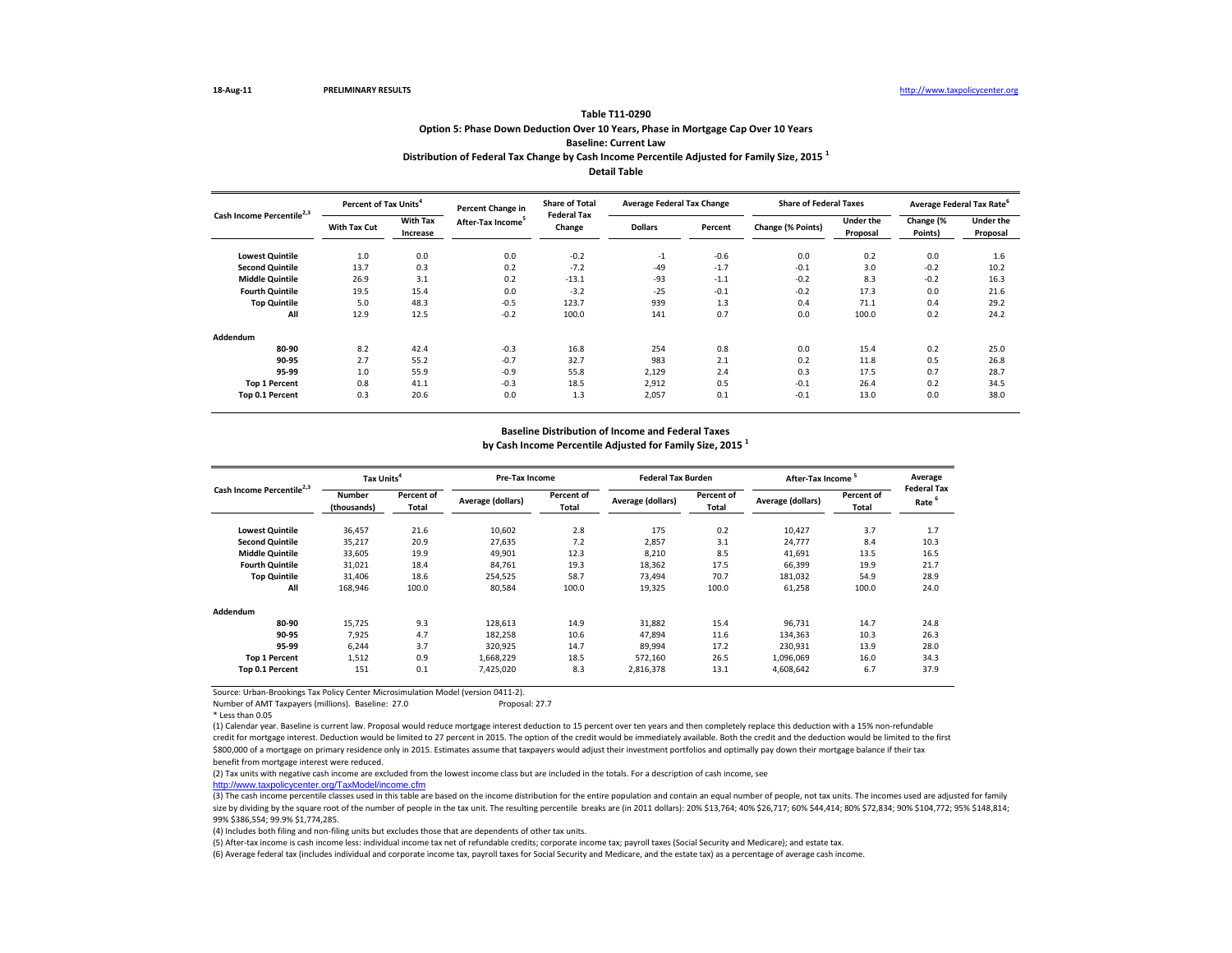\* Less than 0.05

 $(3)$  The cash income percentile classes used in this table are based on the income distribution for the entire population and contain an equal number of people, not tax units. The incomes used are adjusted for family size by dividing by the square root of the number of people in the tax unit. The resulting percentile breaks are (in 2011 dollars): 20% \$13,764; 40% \$26,717; 60% \$44,414; 80% \$72,834; 90% \$104,772; 95% \$148,814; 99% \$386,554; 99.9% \$1,774,285.

(1) Calendar year. Baseline is current law. Proposal would reduce mortgage interest deduction to 15 percent over ten years and then completely replace this deduction with a 15% non-refundable credit for mortgage interest. Deduction would be limited to 27 percent in 2015. The option of the credit would be immediately available. Both the credit and the deduction would be limited to the first \$800,000 of a mortgage on primary residence only in 2015. Estimates assume that taxpayers would adjust their investment portfolios and optimally pay down their mortgage balance if their tax benefit from mortgage interest were reduced.

|                                       | Percent of Tax Units <sup>4</sup> |                             | <b>Percent Change in</b>      | <b>Share of Total</b>        | <b>Average Federal Tax Change</b> |         | <b>Share of Federal Taxes</b> |                              | Average Federal Tax Rate <sup>6</sup> |                              |
|---------------------------------------|-----------------------------------|-----------------------------|-------------------------------|------------------------------|-----------------------------------|---------|-------------------------------|------------------------------|---------------------------------------|------------------------------|
| Cash Income Percentile <sup>2,3</sup> | <b>With Tax Cut</b>               | <b>With Tax</b><br>Increase | After-Tax Income <sup>5</sup> | <b>Federal Tax</b><br>Change | <b>Dollars</b>                    | Percent | Change (% Points)             | <b>Under the</b><br>Proposal | Change (%<br>Points)                  | <b>Under the</b><br>Proposal |
| <b>Lowest Quintile</b>                | 1.0                               | 0.0                         | 0.0                           | $-1.8$                       | $-1$                              | $-0.2$  | 0.0                           | 1.4                          | 0.0                                   | 5.8                          |
| <b>Second Quintile</b>                | 6.4                               | 0.1                         | 0.1                           | $-18.3$                      | $-14$                             | $-0.7$  | 0.0                           | 4.9                          | $-0.1$                                | 9.4                          |
| <b>Middle Quintile</b>                | 21.3                              | 1.2                         | 0.2                           | $-53.4$                      | $-51$                             | $-0.8$  | $-0.1$                        | 11.9                         | $-0.1$                                | 16.1                         |
| <b>Fourth Quintile</b>                | 22.3                              | 14.6                        | 0.1                           | $-29.8$                      | $-38$                             | $-0.3$  | $-0.1$                        | 20.0                         | $-0.1$                                | 22.2                         |
| <b>Top Quintile</b>                   | 6.8                               | 37.7                        | $-0.3$                        | 203.3                        | 312                               | 0.6     | 0.3                           | 61.7                         | 0.2                                   | 29.9                         |
| All                                   | 10.1                              | 7.0                         | $-0.1$                        | 100.0                        | 19                                | 0.2     | 0.0                           | 100.0                        | 0.0                                   | 22.5                         |
| <b>Addendum</b>                       |                                   |                             |                               |                              |                                   |         |                               |                              |                                       |                              |
| 80-90                                 | 10.7                              | 34.9                        | $-0.1$                        | 14.1                         | 41                                | 0.2     | 0.0                           | 15.3                         | 0.0                                   | 25.8                         |
| 90-95                                 | 3.8                               | 40.1                        | $-0.2$                        | 29.5                         | 179                               | 0.5     | 0.0                           | 11.2                         | 0.1                                   | 27.4                         |
| 95-99                                 | 1.3                               | 43.5                        | $-0.6$                        | 111.4                        | 903                               | 1.4     | 0.2                           | 15.2                         | 0.4                                   | 29.0                         |
| Top 1 Percent                         | 0.9                               | 32.3                        | $-0.3$                        | 48.4                         | 1,917                             | 0.5     | 0.1                           | 20.0                         | 0.2                                   | 37.2                         |
| Top 0.1 Percent                       | 0.4                               | 19.9                        | $-0.1$                        | 4.2                          | 1,860                             | 0.1     | 0.0                           | 9.5                          | 0.0                                   | 41.2                         |

|                                       | Tax Units <sup>4</sup>       |                                   | <b>Pre-Tax Income</b> |                     | <b>Federal Tax Burden</b> |                            | After-Tax Income  |                     | Average<br><b>Federal Tax</b> |
|---------------------------------------|------------------------------|-----------------------------------|-----------------------|---------------------|---------------------------|----------------------------|-------------------|---------------------|-------------------------------|
| Cash Income Percentile <sup>2,3</sup> | <b>Number</b><br>(thousands) | <b>Percent of</b><br><b>Total</b> | Average (dollars)     | Percent of<br>Total | Average (dollars)         | Percent of<br><b>Total</b> | Average (dollars) | Percent of<br>Total | Rate <sup>6</sup>             |
| <b>Lowest Quintile</b>                | 23,196                       | 28.5                              | 8,395                 | 5.4                 | 485                       | 1.4                        | 7,910             | 6.6                 | 5.8                           |
| <b>Second Quintile</b>                | 19,667                       | 24.2                              | 21,310                | 11.7                | 2,020                     | 4.9                        | 19,290            | 13.6                | 9.5                           |
| <b>Middle Quintile</b>                | 15,891                       | 19.5                              | 37,519                | 16.6                | 6,100                     | 12.0                       | 31,419            | 18.0                | 16.3                          |
| <b>Fourth Quintile</b>                | 11,931                       | 14.7                              | 60,761                | 20.2                | 13,554                    | 20.1                       | 47,206            | 20.3                | 22.3                          |
| <b>Top Quintile</b>                   | 9,954                        | 12.2                              | 167,534               | 46.5                | 49,782                    | 61.5                       | 117,753           | 42.1                | 29.7                          |
| All                                   | 81,336                       | 100.0                             | 44,116                | 100.0               | 9,914                     | 100.0                      | 34,202            | 100.0               | 22.5                          |
| Addendum                              |                              |                                   |                       |                     |                           |                            |                   |                     |                               |
| 80-90                                 | 5,175                        | 6.4                               | 92,340                | 13.3                | 23,776                    | 15.3                       | 68,565            | 12.8                | 25.8                          |
| 90-95                                 | 2,512                        | 3.1                               | 131,560               | 9.2                 | 35,882                    | 11.2                       | 95,679            | 8.6                 | 27.3                          |
| 95-99                                 | 1,882                        | 2.3                               | 225,150               | 11.8                | 64,386                    | 15.0                       | 160,764           | 10.9                | 28.6                          |
| <b>Top 1 Percent</b>                  | 385                          | 0.5                               | 1,132,088             | 12.1                | 418,934                   | 20.0                       | 713,155           | 9.9                 | 37.0                          |
| Top 0.1 Percent                       | 34                           | 0.0                               | 5,399,109             | 5.2                 | 2,219,627                 | 9.5                        | 3,179,482         | 3.9                 | 41.1                          |

(6) Average federal tax (includes individual and corporate income tax, payroll taxes for Social Security and Medicare, and the estate tax) as a percentage of average cash income. (5) After-tax income is cash income less: individual income tax net of refundable credits; corporate income tax; payroll taxes (Social Security and Medicare); and estate tax.

(2) Tax units with negative cash income are excluded from the lowest income class but are included in the totals. For a description of cash income, see [http://www.taxpolicycente](http://www.taxpolicycenter.org/TaxModel/income.cfm)r.org/TaxModel/income.cfm

## **Option 5: Phase Down Deduction Over 10 Years, Phase in Mortgage Cap Over 10 Years Distribution of Federal Tax Change by Cash Income Percentile Adjusted for Family Size, 2015 <sup>1</sup> Table T11-0290 Baseline: Current Law**

(4) Includes both filing and non-filing units but excludes those that are dependents of other tax units.

## **Baseline Distribution of Income and Federal Taxes**

**by Cash Income Percentile Adjusted for Family Size, 2015 <sup>1</sup>**

**Detail Table - Single Tax Units**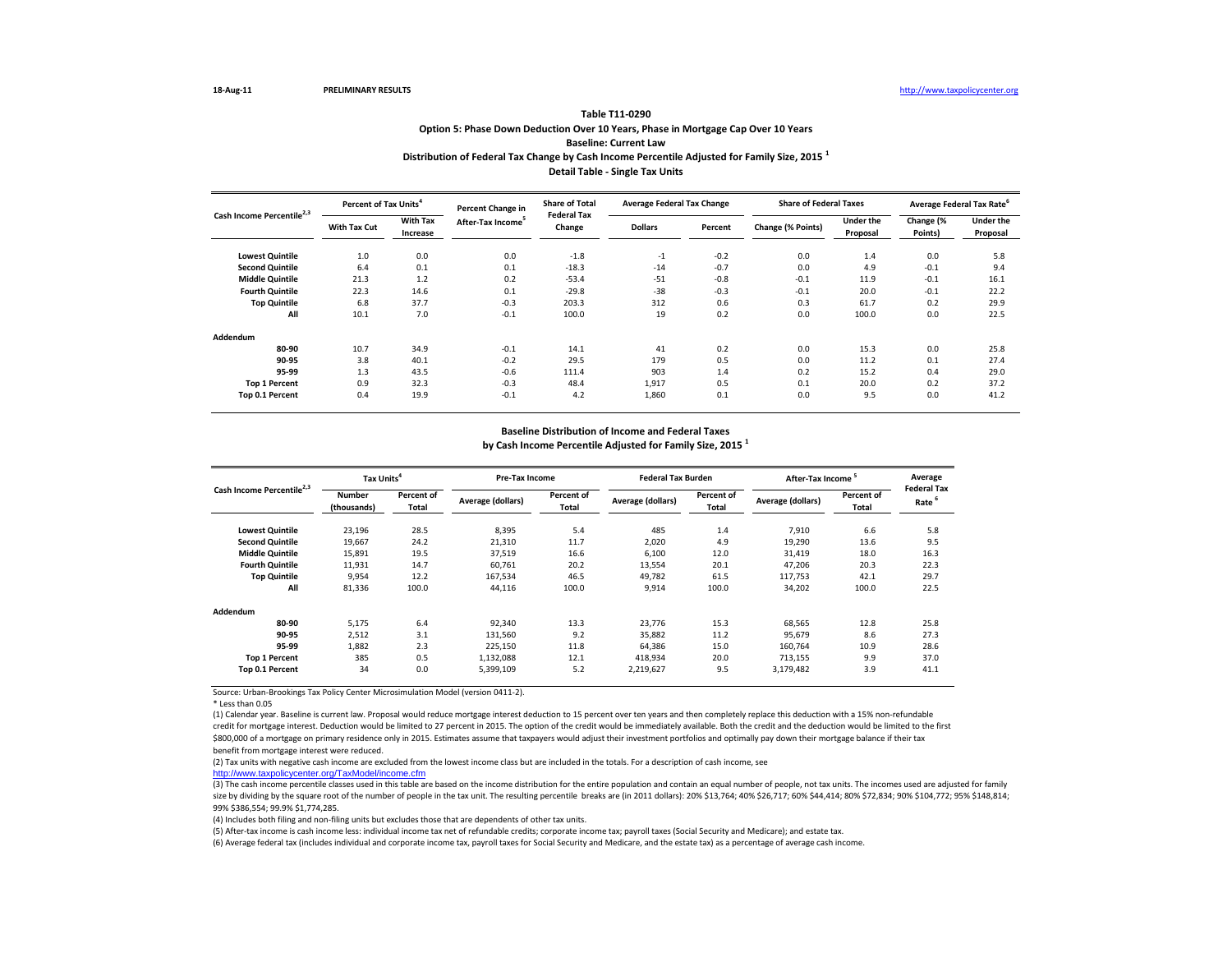\* Less than 0.05

 $(3)$  The cash income percentile classes used in this table are based on the income distribution for the entire population and contain an equal number of people, not tax units. The incomes used are adjusted for family size by dividing by the square root of the number of people in the tax unit. The resulting percentile breaks are (in 2011 dollars): 20% \$13,764; 40% \$26,717; 60% \$44,414; 80% \$72,834; 90% \$104,772; 95% \$148,814; 99% \$386,554; 99.9% \$1,774,285.

(1) Calendar year. Baseline is current law. Proposal would reduce mortgage interest deduction to 15 percent over ten years and then completely replace this deduction with a 15% non-refundable credit for mortgage interest. Deduction would be limited to 27 percent in 2015. The option of the credit would be immediately available. Both the credit and the deduction would be limited to the first \$800,000 of a mortgage on primary residence only in 2015. Estimates assume that taxpayers would adjust their investment portfolios and optimally pay down their mortgage balance if their tax benefit from mortgage interest were reduced.

|                                       | <b>Percent of Tax Units<sup>4</sup></b> |                             | <b>Percent Change in</b>      | <b>Share of Total</b>        | <b>Average Federal Tax Change</b> |         | <b>Share of Federal Taxes</b> |                              | Average Federal Tax Rate <sup>6</sup> |                              |
|---------------------------------------|-----------------------------------------|-----------------------------|-------------------------------|------------------------------|-----------------------------------|---------|-------------------------------|------------------------------|---------------------------------------|------------------------------|
| Cash Income Percentile <sup>2,3</sup> | <b>With Tax Cut</b>                     | <b>With Tax</b><br>Increase | After-Tax Income <sup>5</sup> | <b>Federal Tax</b><br>Change | <b>Dollars</b>                    | Percent | Change (% Points)             | <b>Under the</b><br>Proposal | Change (%<br>Points)                  | <b>Under the</b><br>Proposal |
| <b>Lowest Quintile</b>                | 0.6                                     | 0.0                         | 0.0                           | 0.0                          | $-1$                              | $-0.3$  | 0.0                           | 0.1                          | 0.0                                   | 1.7                          |
| <b>Second Quintile</b>                | 25.3                                    | 0.7                         | 0.3                           | $-3.7$                       | $-117$                            | $-2.6$  | $-0.1$                        | 1.4                          | $-0.3$                                | 11.5                         |
| <b>Middle Quintile</b>                | 33.0                                    | 5.1                         | 0.3                           | $-7.9$                       | $-145$                            | $-1.4$  | $-0.1$                        | 5.4                          | $-0.2$                                | 15.5                         |
| <b>Fourth Quintile</b>                | 18.5                                    | 15.8                        | 0.0                           | $-1.6$                       | $-23$                             | $-0.1$  | $-0.2$                        | 15.4                         | 0.0                                   | 21.2                         |
| <b>Top Quintile</b>                   | 4.2                                     | 53.7                        | $-0.6$                        | 113.2                        | 1,269                             | 1.5     | 0.4                           | 77.6                         | 0.4                                   | 29.0                         |
| All                                   | 16.0                                    | 23.2                        | $-0.3$                        | 100.0                        | 374                               | 1.0     | 0.0                           | 100.0                        | 0.3                                   | 25.7                         |
| Addendum                              |                                         |                             |                               |                              |                                   |         |                               |                              |                                       |                              |
| 80-90                                 | 7.1                                     | 46.6                        | $-0.3$                        | 15.7                         | 368                               | 1.0     | 0.0                           | 15.7                         | 0.3                                   | 24.6                         |
| 90-95                                 | 2.3                                     | 62.8                        | $-0.9$                        | 31.7                         | 1,373                             | 2.5     | 0.2                           | 12.7                         | 0.7                                   | 26.6                         |
| 95-99                                 | 0.9                                     | 61.5                        | $-1.0$                        | 50.0                         | 2,701                             | 2.6     | 0.3                           | 19.4                         | 0.7                                   | 28.7                         |
| <b>Top 1 Percent</b>                  | 0.8                                     | 43.9                        | $-0.3$                        | 15.8                         | 3,256                             | 0.5     | $-0.1$                        | 29.9                         | 0.2                                   | 33.8                         |
| Top 0.1 Percent                       | 0.3                                     | 20.7                        | 0.0                           | 1.0                          | 2,099                             | 0.1     | $-0.1$                        | 14.5                         | 0.0                                   | 37.3                         |

|                                       | Tax Units <sup>4</sup>       |                            | <b>Pre-Tax Income</b>    |                            | <b>Federal Tax Burden</b> |                            | After-Tax Income <sup>5</sup> |                     | Average                                 |
|---------------------------------------|------------------------------|----------------------------|--------------------------|----------------------------|---------------------------|----------------------------|-------------------------------|---------------------|-----------------------------------------|
| Cash Income Percentile <sup>2,3</sup> | <b>Number</b><br>(thousands) | Percent of<br><b>Total</b> | <b>Average (dollars)</b> | Percent of<br><b>Total</b> | Average (dollars)         | Percent of<br><b>Total</b> | Average (dollars)             | Percent of<br>Total | <b>Federal Tax</b><br>Rate <sup>6</sup> |
| <b>Lowest Quintile</b>                | 4,463                        | 7.6                        | 15,631                   | 0.8                        | 268                       | 0.1                        | 15,363                        | 1.1                 | 1.7                                     |
| <b>Second Quintile</b>                | 6,865                        | 11.7                       | 39,057                   | 3.1                        | 4,589                     | 1.4                        | 34,468                        | 3.7                 | 11.8                                    |
| <b>Middle Quintile</b>                | 11,932                       | 20.3                       | 64,653                   | 8.9                        | 10,149                    | 5.5                        | 54,504                        | $10.1\,$            | 15.7                                    |
| <b>Fourth Quintile</b>                | 15,574                       | 26.5                       | 104,032                  | 18.8                       | 22,040                    | 15.6                       | 81,992                        | 19.8                | 21.2                                    |
| <b>Top Quintile</b>                   | 19,635                       | 33.4                       | 302,339                  | 68.7                       | 86,545                    | 77.3                       | 215,794                       | 65.8                | 28.6                                    |
| All                                   | 58,870                       | 100.0                      | 146,762                  | 100.0                      | 37,356                    | 100.0                      | 109,406                       | 100.0               | 25.5                                    |
| Addendum                              |                              |                            |                          |                            |                           |                            |                               |                     |                                         |
| 80-90                                 | 9,415                        | 16.0                       | 149,979                  | 16.3                       | 36,583                    | 15.7                       | 113,396                       | 16.6                | 24.4                                    |
| 90-95                                 | 5,079                        | 8.6                        | 208,633                  | 12.3                       | 54,169                    | 12.5                       | 154,464                       | 12.2                | 26.0                                    |
| 95-99                                 | 4,077                        | 6.9                        | 367,942                  | 17.4                       | 102,760                   | 19.1                       | 265,182                       | 16.8                | 27.9                                    |
| <b>Top 1 Percent</b>                  | 1,065                        | 1.8                        | 1,845,234                | 22.7                       | 620,630                   | 30.1                       | 1,224,604                     | 20.2                | 33.6                                    |
| Top 0.1 Percent                       | 108                          | 0.2                        | 7,994,782                | 10.0                       | 2,977,692                 | 14.7                       | 5,017,089                     | 8.4                 | 37.3                                    |

(6) Average federal tax (includes individual and corporate income tax, payroll taxes for Social Security and Medicare, and the estate tax) as a percentage of average cash income. (5) After-tax income is cash income less: individual income tax net of refundable credits; corporate income tax; payroll taxes (Social Security and Medicare); and estate tax.

(2) Tax units with negative cash income are excluded from the lowest income class but are included in the totals. For a description of cash income, see [http://www.taxpolicycente](http://www.taxpolicycenter.org/TaxModel/income.cfm)r.org/TaxModel/income.cfm

# **Option 5: Phase Down Deduction Over 10 Years, Phase in Mortgage Cap Over 10 Years Table T11-0290 Baseline: Current Law**

(4) Includes both filing and non-filing units but excludes those that are dependents of other tax units.

## **Baseline Distribution of Income and Federal Taxes**

**by Cash Income Percentile Adjusted for Family Size, 2015 <sup>1</sup>**

**Distribution of Federal Tax Change by Cash Income Percentile Adjusted for Family Size, 2015 <sup>1</sup> Detail Table - Married Tax Units Filing Jointly**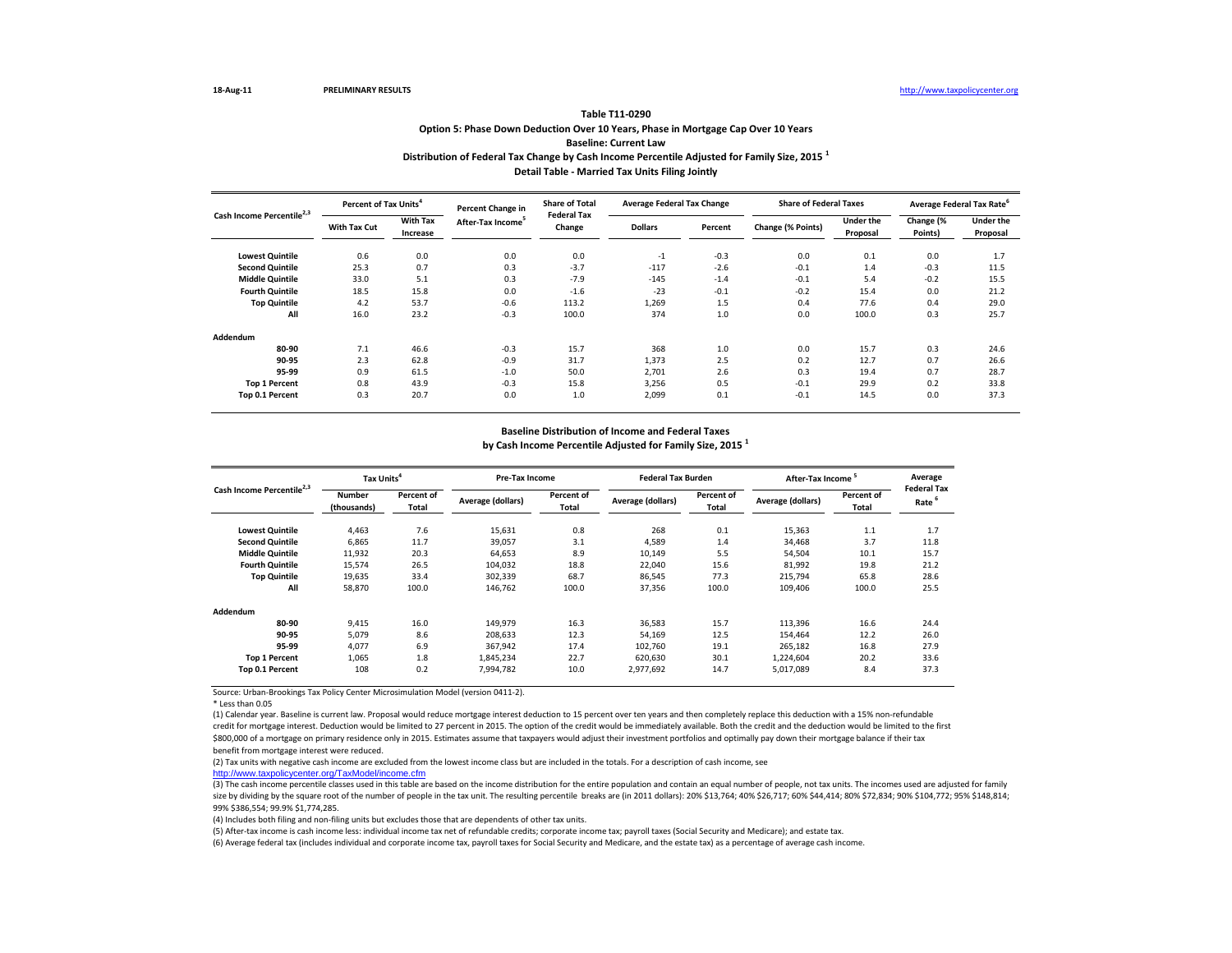\* Less than 0.05

 $(3)$  The cash income percentile classes used in this table are based on the income distribution for the entire population and contain an equal number of people, not tax units. The incomes used are adjusted for family size by dividing by the square root of the number of people in the tax unit. The resulting percentile breaks are (in 2011 dollars): 20% \$13,764; 40% \$26,717; 60% \$44,414; 80% \$72,834; 90% \$104,772; 95% \$148,814; 99% \$386,554; 99.9% \$1,774,285.

(1) Calendar year. Baseline is current law. Proposal would reduce mortgage interest deduction to 15 percent over ten years and then completely replace this deduction with a 15% non-refundable credit for mortgage interest. Deduction would be limited to 27 percent in 2015. The option of the credit would be immediately available. Both the credit and the deduction would be limited to the first \$800,000 of a mortgage on primary residence only in 2015. Estimates assume that taxpayers would adjust their investment portfolios and optimally pay down their mortgage balance if their tax benefit from mortgage interest were reduced.

|                                       | Percent of Tax Units <sup>4</sup> |                             | <b>Percent Change in</b> | <b>Share of Total</b>        | <b>Average Federal Tax Change</b> |         | <b>Share of Federal Taxes</b> |                              | Average Federal Tax Rate <sup>6</sup> |                              |
|---------------------------------------|-----------------------------------|-----------------------------|--------------------------|------------------------------|-----------------------------------|---------|-------------------------------|------------------------------|---------------------------------------|------------------------------|
| Cash Income Percentile <sup>2,3</sup> | <b>With Tax Cut</b>               | <b>With Tax</b><br>Increase | After-Tax Income         | <b>Federal Tax</b><br>Change | <b>Dollars</b>                    | Percent | Change (% Points)             | <b>Under the</b><br>Proposal | Change (%<br>Points)                  | <b>Under the</b><br>Proposal |
| <b>Lowest Quintile</b>                | 0.7                               | 0.0                         | 0.0                      | 4.6                          | $-1$                              | 0.1     | 0.0                           | $-3.3$                       | 0.0                                   | $-5.4$                       |
| <b>Second Quintile</b>                | 20.1                              | 0.5                         | 0.2                      | 474.9                        | $-73$                             | $-2.2$  | $-0.3$                        | 13.6                         | $-0.2$                                | 9.7                          |
| <b>Middle Quintile</b>                | 28.5                              | 3.8                         | 0.2                      | 426.6                        | $-107$                            | $-1.1$  | $-0.3$                        | 25.7                         | $-0.2$                                | 18.2                         |
| <b>Fourth Quintile</b>                | 13.1                              | 15.8                        | 0.0                      | $-14.6$                      | 6                                 | 0.0     | 0.0                           | 27.7                         | 0.0                                   | 22.5                         |
| <b>Top Quintile</b>                   | 3.3                               | 45.5                        | $-0.5$                   | $-791.4$                     | 763                               | 1.4     | 0.5                           | 36.3                         | 0.4                                   | 28.0                         |
| All                                   | 13.7                              | 4.9                         | 0.0                      | 100.0                        | $-5$                              | $-0.1$  | 0.0                           | 100.0                        | 0.0                                   | 16.9                         |
| <b>Addendum</b>                       |                                   |                             |                          |                              |                                   |         |                               |                              |                                       |                              |
| 80-90                                 | 5.0                               | 38.7                        | $-0.2$                   | $-148.2$                     | 222                               | 0.7     | 0.1                           | 13.6                         | 0.2                                   | 25.6                         |
| 90-95                                 | 0.0                               | 54.6                        | $-0.8$                   | $-196.9$                     | 1,045                             | 2.4     | 0.1                           | 5.5                          | 0.6                                   | 26.6                         |
| 95-99                                 | 0.3                               | 62.0                        | $-1.0$                   | $-345.2$                     | 2,238                             | 2.9     | 0.2                           | 7.9                          | 0.8                                   | 27.3                         |
| Top 1 Percent                         | 0.5                               | 57.1                        | $-0.4$                   | $-101.2$                     | 3,642                             | 0.7     | 0.1                           | 9.3                          | 0.2                                   | 34.6                         |
| Top 0.1 Percent                       | 0.3                               | 29.0                        | $-0.1$                   | $-7.6$                       | 3,197                             | 0.1     | 0.0                           | 4.2                          | 0.0                                   | 38.2                         |

|                                       | Tax Units <sup>4</sup>       |                                   |                   | <b>Pre-Tax Income</b>      |                   | <b>Federal Tax Burden</b>  | After-Tax Income  |                            | Average                                 |
|---------------------------------------|------------------------------|-----------------------------------|-------------------|----------------------------|-------------------|----------------------------|-------------------|----------------------------|-----------------------------------------|
| Cash Income Percentile <sup>2,3</sup> | <b>Number</b><br>(thousands) | <b>Percent of</b><br><b>Total</b> | Average (dollars) | Percent of<br><b>Total</b> | Average (dollars) | Percent of<br><b>Total</b> | Average (dollars) | Percent of<br><b>Total</b> | <b>Federal Tax</b><br>Rate <sup>6</sup> |
| <b>Lowest Quintile</b>                | 8,554                        | 32.8                              | 13,984            | 10.3                       | $-750$            | $-3.3$                     | 14,734            | 13.0                       | $-5.4$                                  |
| <b>Second Quintile</b>                | 8,234                        | 31.5                              | 33,302            | 23.5                       | 3,310             | 13.9                       | 29,992            | 25.5                       | 9.9                                     |
| <b>Middle Quintile</b>                | 5,041                        | 19.3                              | 54,971            | 23.8                       | 10,107            | 25.9                       | 44,864            | 23.4                       | 18.4                                    |
| <b>Fourth Quintile</b>                | 2,893                        | 11.1                              | 83,770            | 20.8                       | 18,823            | 27.7                       | 64,947            | 19.4                       | 22.5                                    |
| <b>Top Quintile</b>                   | 1,307                        | 5.0                               | 194,776           | 21.8                       | 53,798            | 35.7                       | 140,978           | 19.0                       | 27.6                                    |
| All                                   | 26,121                       | 100.0                             | 44,620            | 100.0                      | 7,531             | 100.0                      | 37,089            | 100.0                      | 16.9                                    |
| Addendum                              |                              |                                   |                   |                            |                   |                            |                   |                            |                                         |
| 80-90                                 | 840                          | 3.2                               | 124,047           | 8.9                        | 31,567            | 13.5                       | 92,479            | 8.0                        | 25.5                                    |
| 90-95                                 | 238                          | 0.9                               | 171,264           | 3.5                        | 44,531            | 5.4                        | 126,733           | 3.1                        | 26.0                                    |
| 95-99                                 | 194                          | 0.7                               | 293,736           | 4.9                        | 77,988            | 7.7                        | 215,748           | 4.3                        | 26.6                                    |
| <b>Top 1 Percent</b>                  | 35                           | 0.1                               | 1,501,783         | 4.5                        | 515,740           | 9.2                        | 986,043           | 3.6                        | 34.3                                    |
| <b>Top 0.1 Percent</b>                | 3                            | 0.0                               | 7,219,902         | 1.9                        | 2,755,009         | 4.2                        | 4,464,893         | 1.4                        | 38.2                                    |

(6) Average federal tax (includes individual and corporate income tax, payroll taxes for Social Security and Medicare, and the estate tax) as a percentage of average cash income. (5) After-tax income is cash income less: individual income tax net of refundable credits; corporate income tax; payroll taxes (Social Security and Medicare); and estate tax.

(2) Tax units with negative cash income are excluded from the lowest income class but are included in the totals. For a description of cash income, see [http://www.taxpolicycente](http://www.taxpolicycenter.org/TaxModel/income.cfm)r.org/TaxModel/income.cfm

## **Option 5: Phase Down Deduction Over 10 Years, Phase in Mortgage Cap Over 10 Years Distribution of Federal Tax Change by Cash Income Percentile Adjusted for Family Size, 2015 <sup>1</sup> Table T11-0290 Baseline: Current Law**

(4) Includes both filing and non-filing units but excludes those that are dependents of other tax units.

### **Baseline Distribution of Income and Federal Taxes**

**by Cash Income Percentile Adjusted for Family Size, 2015 <sup>1</sup>**

**Detail Table - Head of Household Tax Units**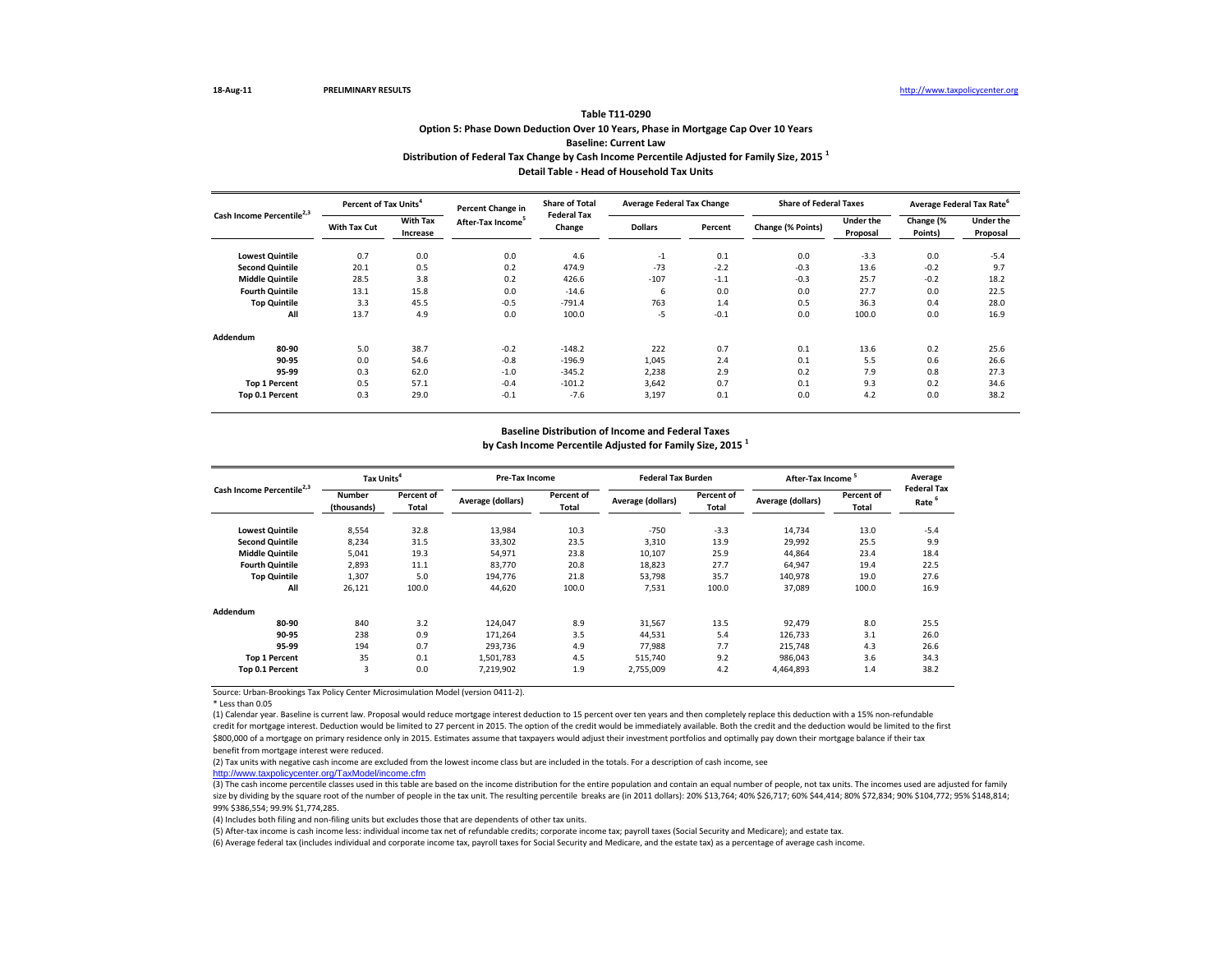\* Less than 0.05

Note: Tax units with children are those claiming an exemption for children at home or away from home.

(3) The cash income percentile classes used in this table are based on the income distribution for the entire population and contain an equal number of people, not tax units. The incomes used are adjusted for family size by dividing by the square root of the number of people in the tax unit. The resulting percentile breaks are (in 2011 dollars): 20% \$13,764; 40% \$26,717; 60% \$44,414; 80% \$72,834; 90% \$104,772; 95% \$148,814; 99% \$386,554; 99.9% \$1,774,285.

|                                       | <b>Percent of Tax Units</b> <sup>4</sup> |                             | <b>Percent Change in</b>      | <b>Share of Total</b>        | <b>Average Federal Tax Change</b> |         | <b>Share of Federal Taxes</b> |                              | Average Federal Tax Rate <sup>6</sup> |                              |
|---------------------------------------|------------------------------------------|-----------------------------|-------------------------------|------------------------------|-----------------------------------|---------|-------------------------------|------------------------------|---------------------------------------|------------------------------|
| Cash Income Percentile <sup>2,3</sup> | <b>With Tax Cut</b>                      | <b>With Tax</b><br>Increase | After-Tax Income <sup>5</sup> | <b>Federal Tax</b><br>Change | <b>Dollars</b>                    | Percent | Change (% Points)             | <b>Under the</b><br>Proposal | Change (%<br>Points)                  | <b>Under the</b><br>Proposal |
| <b>Lowest Quintile</b>                | 0.4                                      | 0.0                         | 0.0                           | 0.0                          | $\mathbf 0$                       | 0.0     | 0.0                           | $-0.8$                       | 0.0                                   | $-6.8$                       |
| <b>Second Quintile</b>                | 22.6                                     | 0.7                         | 0.3                           | $-6.3$                       | $-93$                             | $-2.3$  | $-0.1$                        | 3.5                          | $-0.2$                                | 10.6                         |
| <b>Middle Quintile</b>                | 25.5                                     | 7.3                         | 0.2                           | $-5.9$                       | -94                               | $-0.7$  | $-0.2$                        | 10.2                         | $-0.1$                                | 18.9                         |
| <b>Fourth Quintile</b>                | 4.6                                      | 17.4                        | $-0.1$                        | 5.4                          | 87                                | 0.3     | $-0.2$                        | 21.2                         | 0.1                                   | 23.6                         |
| <b>Top Quintile</b>                   | 1.2                                      | 64.5                        | $-0.9$                        | 106.8                        | 2,069                             | 2.1     | 0.5                           | 65.9                         | 0.6                                   | 30.5                         |
| All                                   | 11.3                                     | 15.9                        | $-0.4$                        | 100.0                        | 323                               | 1.3     | 0.0                           | 100.0                        | 0.3                                   | 24.8                         |
| Addendum                              |                                          |                             |                               |                              |                                   |         |                               |                              |                                       |                              |
| 80-90                                 | 2.0                                      | 54.2                        | $-0.6$                        | 20.8                         | 763                               | 1.7     | 0.1                           | 15.8                         | 0.5                                   | 26.6                         |
| 90-95                                 | 0.3                                      | 79.6                        | $-1.6$                        | 34.6                         | 2,819                             | 4.2     | 0.3                           | 10.9                         | 1.2                                   | 28.5                         |
| 95-99                                 | 0.4                                      | 76.0                        | $-1.3$                        | 39.8                         | 4,063                             | 3.2     | 0.3                           | 16.3                         | 0.9                                   | 30.1                         |
| <b>Top 1 Percent</b>                  | 0.8                                      | 55.6                        | $-0.4$                        | 11.6                         | 5,023                             | 0.7     | $-0.2$                        | 22.9                         | 0.2                                   | 35.7                         |
| Top 0.1 Percent                       | 0.4                                      | 28.0                        | $-0.1$                        | 0.7                          | 3,243                             | 0.1     | $-0.1$                        | 10.6                         | 0.0                                   | 38.3                         |

(1) Calendar year. Baseline is current law. Proposal would reduce mortgage interest deduction to 15 percent over ten years and then completely replace this deduction with a 15% non-refundable credit for mortgage interest. Deduction would be limited to 27 percent in 2015. The option of the credit would be immediately available. Both the credit and the deduction would be limited to the first \$800,000 of a mortgage on primary residence only in 2015. Estimates assume that taxpayers would adjust their investment portfolios and optimally pay down their mortgage balance if their tax benefit from mortgage interest were reduced.

| Cash Income Percentile <sup>2,3</sup> | Tax Units <sup>4</sup>       |                                   | <b>Pre-Tax Income</b> |                            | <b>Federal Tax Burden</b> |                            | After-Tax Income <sup>5</sup> |                            | Average                                 |
|---------------------------------------|------------------------------|-----------------------------------|-----------------------|----------------------------|---------------------------|----------------------------|-------------------------------|----------------------------|-----------------------------------------|
|                                       | <b>Number</b><br>(thousands) | <b>Percent of</b><br><b>Total</b> | Average (dollars)     | Percent of<br><b>Total</b> | Average (dollars)         | Percent of<br><b>Total</b> | Average (dollars)             | Percent of<br><b>Total</b> | <b>Federal Tax</b><br>Rate <sup>6</sup> |
| <b>Lowest Quintile</b>                | 10,299                       | 20.5                              | 14,919                | 3.0                        | $-1,019$                  | $-0.8$                     | 15,939                        | 4.2                        | $-6.8$                                  |
| <b>Second Quintile</b>                | 10,995                       | 21.9                              | 37,962                | 8.1                        | 4,132                     | 3.6                        | 33,830                        | 9.6                        | 10.9                                    |
| <b>Middle Quintile</b>                | 10,131                       | 20.2                              | 67,712                | 13.3                       | 12,882                    | 10.4                       | 54,830                        | 14.3                       | 19.0                                    |
| <b>Fourth Quintile</b>                | 10,153                       | 20.2                              | 112,761               | 22.3                       | 26,568                    | 21.4                       | 86,193                        | 22.6                       | 23.6                                    |
| <b>Top Quintile</b>                   | 8,372                        | 16.7                              | 329,225               | 53.6                       | 98,408                    | 65.4                       | 230,817                       | 49.8                       | 29.9                                    |
| All                                   | 50,185                       | 100.0                             | 102,460               | 100.0                      | 25,118                    | 100.0                      | 77,343                        | 100.0                      | 24.5                                    |
| Addendum                              |                              |                                   |                       |                            |                           |                            |                               |                            |                                         |
| 80-90                                 | 4,416                        | 8.8                               | 171,499               | 14.7                       | 44,910                    | 15.7                       | 126,589                       | 14.4                       | 26.2                                    |
| 90-95                                 | 1,992                        | 4.0                               | 245,849               | 9.5                        | 67,183                    | 10.6                       | 178,666                       | 9.2                        | 27.3                                    |
| 95-99                                 | 1,588                        | 3.2                               | 434,482               | 13.4                       | 126,794                   | 16.0                       | 307,688                       | 12.6                       | 29.2                                    |
| <b>Top 1 Percent</b>                  | 375                          | 0.8                               | 2,183,049             | 15.9                       | 773,801                   | 23.0                       | 1,409,247                     | 13.6                       | 35.5                                    |
| Top 0.1 Percent                       | 35                           | 0.1                               | 10,034,824            | 6.9                        | 3,840,320                 | 10.7                       | 6,194,504                     | 5.6                        | 38.3                                    |

(6) Average federal tax (includes individual and corporate income tax, payroll taxes for Social Security and Medicare, and the estate tax) as a percentage of average cash income. (5) After-tax income is cash income less: individual income tax net of refundable credits; corporate income tax; payroll taxes (Social Security and Medicare); and estate tax.

(2) Tax units with negative cash income are excluded from the lowest income class but are included in the totals. For a description of cash income, see [http://www.taxpolicycente](http://www.taxpolicycenter.org/TaxModel/income.cfm)r.org/TaxModel/income.cfm

## **Option 5: Phase Down Deduction Over 10 Years, Phase in Mortgage Cap Over 10 Years Distribution of Federal Tax Change by Cash Income Percentile Adjusted for Family Size, 2015 <sup>1</sup> Table T11-0290 Baseline: Current Law**

(4) Includes both filing and non-filing units but excludes those that are dependents of other tax units.

### **Baseline Distribution of Income and Federal Taxes**

**by Cash Income Percentile Adjusted for Family Size, 2015 <sup>1</sup>**

**Detail Table - Tax Units with Children**